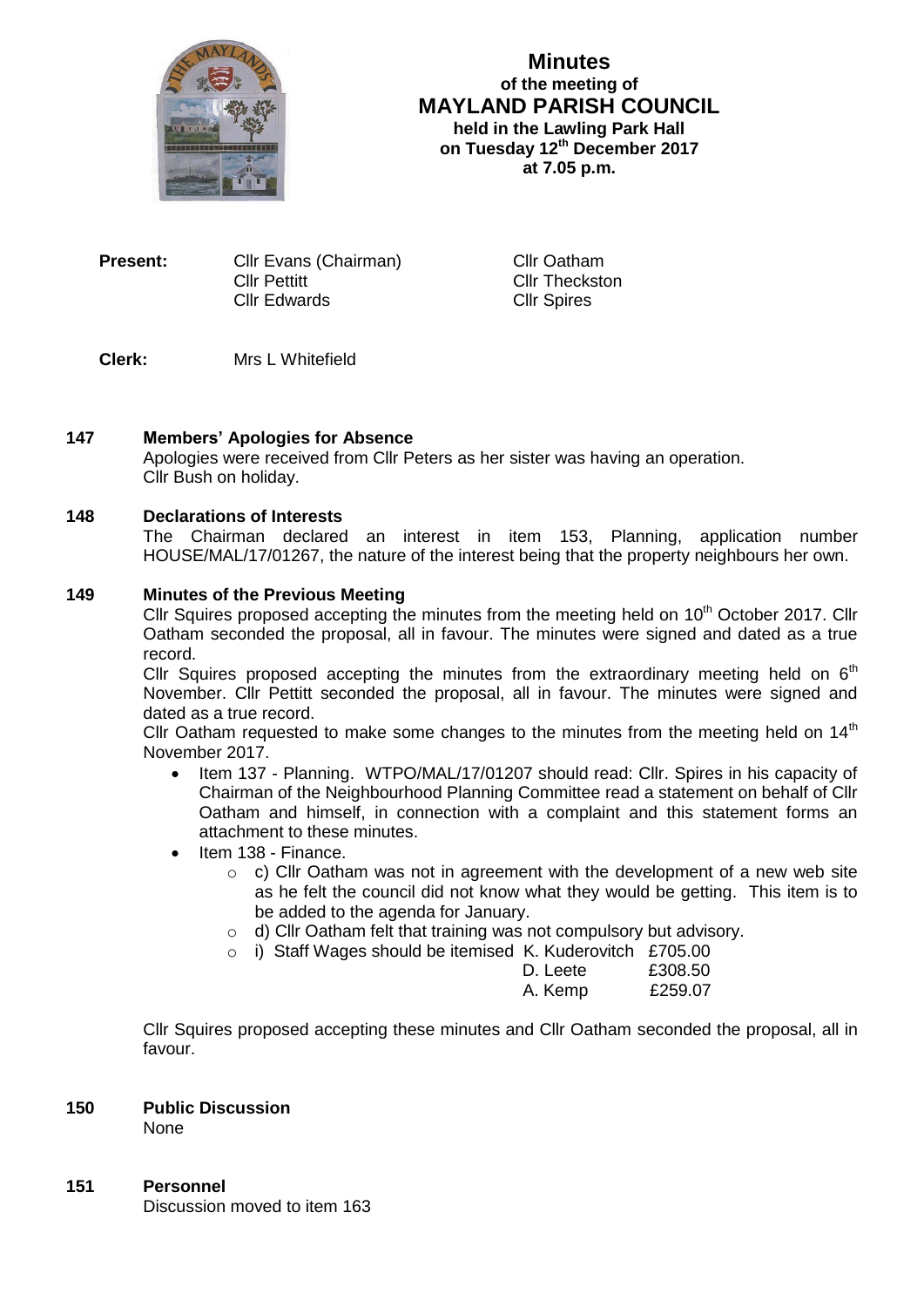# **152 Councillor Vacancy**

Cllr Debbie Gibson has resigned as a councillor. Clerk to contact MDC to advise. Applicant who opted in November could be interested. Clerk to contact him once hear back from MDC. Failing that the vacancy will be put in Mayland Mayl and on notice board.

It was noted that three councillors currently sit on the Neighbourhood Planning Committee which is less than the number of residents. May need new members on this committee.

#### **153 Planning**

The following applications were considered and comment to the Planning Authority agreed: -

#### **FUL/MAL/17/01289**

Erection of 2 no. 3 bedroom dwelling to replace existing dwelling at 33, Princes Avenue, Mayland.

6 object, therefore the recommendation to MDC is the refusal of planning permission. The following reasons are given:-

- $\circ$  The proposal is an overdevelopment of the site
- $\circ$  The proposal is not in keeping with the neighbouring properties
- o The additional residential space may lead to increased parking requirements

Clerk to request of ward members that this application is considered by the area planning committee.

#### **HOUSE/MAL/17/01267**

First floor extension to existing bungalow at Nortonlea, 6 Katonia Avenue, Mayland, Essex 6 object, therefore the recommendation to MDC is the refusal of planning permission. The following reasons are given:-

- o The proposal would be an overdevelopment of the site
- o Neighbours' privacy would be invaded by large Dorma window
- $\circ$  The proposal is out of keeping with street scene
- o The proposal is not in keeping with neighbouring bungalows and surrounding area.
- $\circ$  The additional residential space may lead to increased parking requirements.

Clerk to request of ward members that this application is considered by the area planning committee.

#### **LDP/MAL/17/01062**

Dismantling of existing conservatory and build orangery at Ashmead, Mayland Close, Mayland

No objections, therefore the recommendation to MDC is the granting of planning permission.

## **HOUSE/MAL/17/01055**

Proposed oak framed garden room and single storey side extension at Medlar House, Southminster Road, Mayland

No objections, therefore the recommendation to MDC is the granting of planning permission.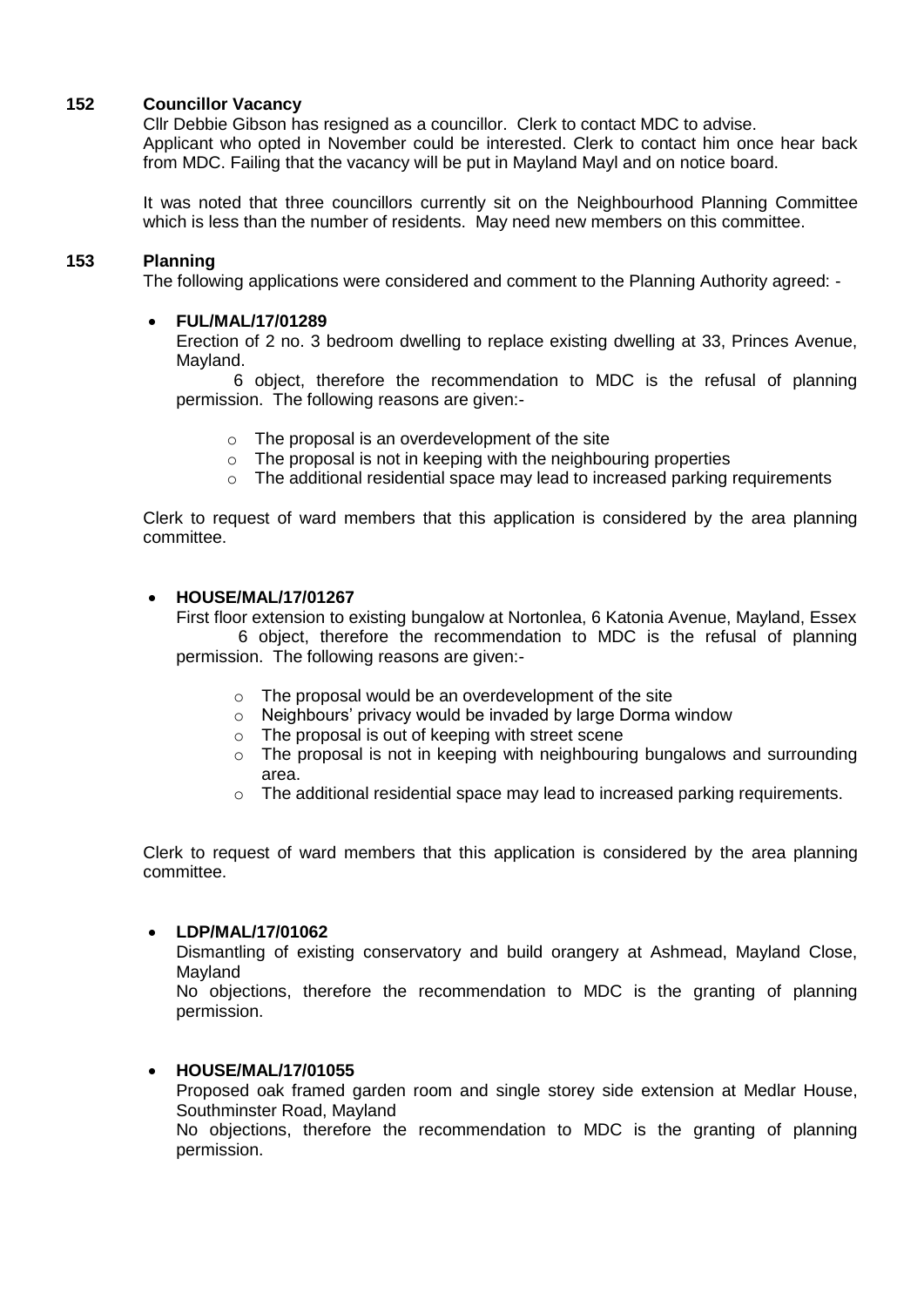The following decisions made by the local Planning Authority were noted: -

## **APP/X1545/X/17/3189582**

Hearing arranged for 6/12/17 has been cancelled as the two appeals for this planning need to be heard together.

## **APP/X1545/X/17/3189582**

Appeal made against councils decision for Loft conversion

## **FPS/Z1585/14A/14**

Appeal by Mayland Parish Council for the Footpath to remain from North Drive to Nipsells Chase, Mayland APPEAL ALLOWED

Discussion of relevance of this decision for adjacent properties

# **154 Finance**

Councillors received a list of all payments and receipts. The approved payments and receipts are listed below: -

#### **PAYMENTS**

| <b>Date</b>     | Cheque no. | Payee                                 | Service/supply                            | £ Gross  |
|-----------------|------------|---------------------------------------|-------------------------------------------|----------|
| 23-Nov-17       | 4533       | Ahead 4                               | Office computers                          | 1,128.00 |
| 23-Nov-17       | 4534       | K. Kuderovitch                        | Replacement chq for wages                 | 705.00   |
| 07-Dec-17       | 4535       | Mr A Kemp                             | Staff wages                               | 178.04   |
| 07-Dec-17       | 4536       | Mr D Leete                            | Staff wages                               | 246.96   |
| 12-Dec-17       | 4537       | <b>Rigby Taylor</b>                   | White line paint                          | 186.00   |
| 12-Dec-17       | 4538       | Ahead 4                               | Software yearly fee                       | 30.00    |
| 12-Dec-17       | 4539       | Maldon District council               | <b>Community Protection Team Services</b> | 220.32   |
| 12-Dec-17       | 4540       | John Oatham                           | Purchase of Office phone                  | 28.94    |
| 12-Dec-17       | 4541       | John Oatham                           | Purchase of Office printers               | 276.35   |
| 12-Dec-17       | 4542       | <b>Rialtas Business solutions Ltd</b> | Online Training on RBS 21/11/17           | 84.00    |
| 12-Dec-17       | 4543       | WFP Fire & Security Ltd               | <b>Fire Extinguisher Maintenance</b>      | 85.20    |
| 12-Dec-17       | 4544       | Mrs K. Kuderovitch                    | Staff wages                               | 150.00   |
| 12-Dec-17       | 4545       | Mrs J. Massenhove                     | Card payment for voip phone               | 4.80     |
| 12-Dec-17       | 4546       | Mr S. Burn                            | Hall Deposit Refund                       | 50.00    |
| 12-Dec-17       | 4547       | L. Mason                              | Hall Deposit Refund                       | 50.00    |
|                 |            |                                       |                                           | 3,423.61 |
| <b>RECEIPTS</b> |            |                                       |                                           |          |
| 20-Nov-17       | 100148     | <b>Stacey Christmas</b>               | Hall hire & deposit                       | 74.00    |
| 20-Nov-17       | 100150     | S. Walsh (Pilates)                    | Hall Hire 4-10-17                         | 16.00    |
| 20-Nov-17       | 100151     | Zumba                                 | <b>Hall Hire</b>                          | 16.00    |
| 20-Nov-17       | 100152     | Various residents                     | Tennis court hire                         | 3.00     |
| 20-Nov-17       | 100153     | S. Walsh (Pilates)                    | Hall Hire 7/10 Nov                        | 16.00    |
| 20-Nov-17       | 100154     | D. Down                               | Hall Hire 31/10-3/11                      | 16.00    |
| 06-Dec-17       | 100155     | D. Down                               | Hall Hire 13/11-24/11                     | 32.00    |
| 06-Dec-17       | 100156     | <b>Village Fete</b>                   | <b>Hall Hire</b>                          | 40.00    |
| 06-Dec-17       | 100157     | <b>Village Fete</b>                   | <b>Hall Hire</b>                          | 128.00   |
| 06-Dec-17       | 100158     | <b>Village Fete</b>                   | Hall Hire Deposit                         | 50.00    |
|                 |            |                                       |                                           | 391.00   |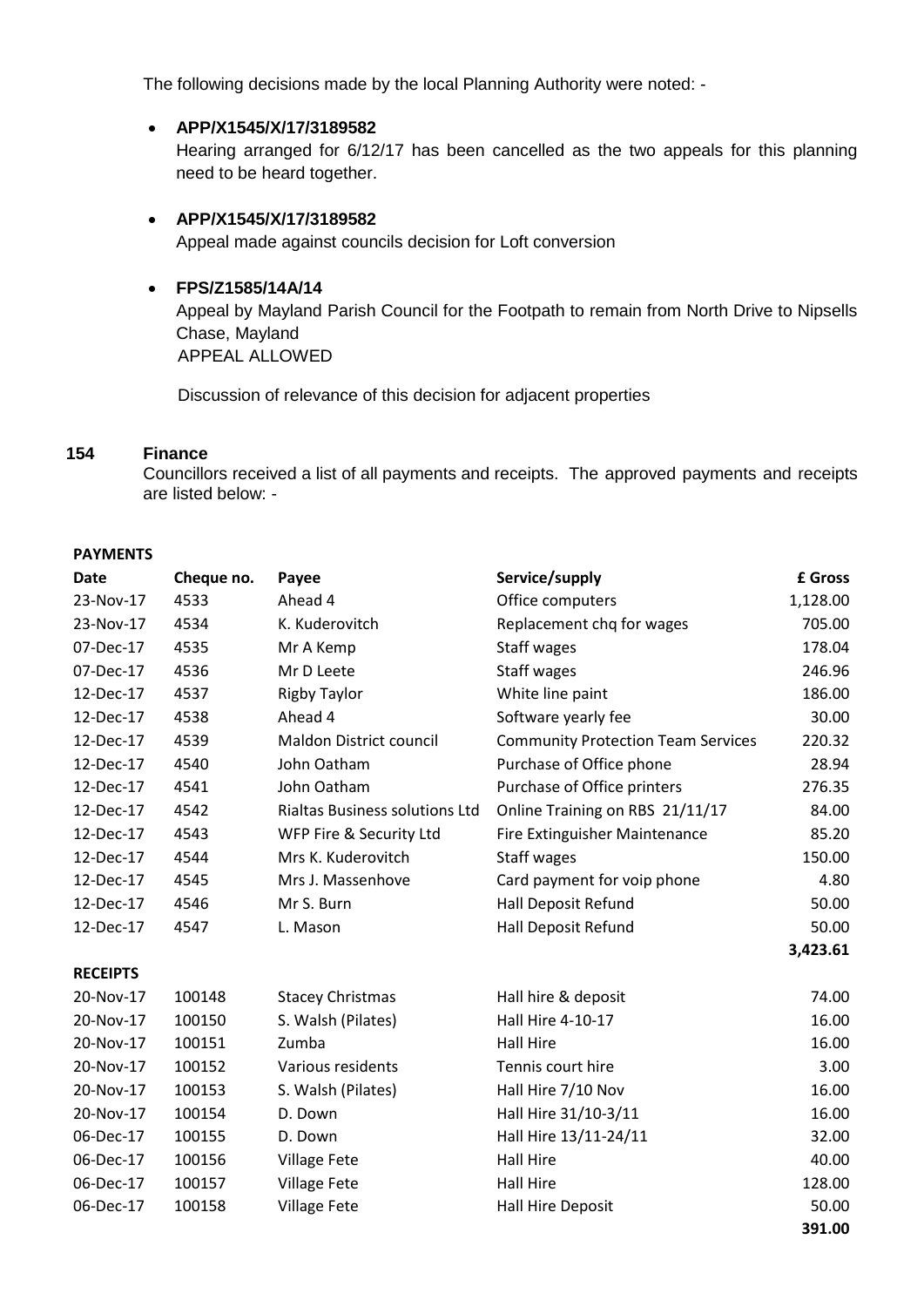Cllr Evans advised the Council that the bank account was overdrawn due to an oversight with the changeover of the Clerk and the fact that Cllr Evans had been removed from the mandate. New mandates have now been signed by Cllr Evans and the new clerk. A letter giving authority to Cllr Evans was signed by Cllr Spires and Cllr Oatham, so that a transfer can be made from the Savings Account to the Current Account.

Discussion to set up a new standing order to pay the charge for the voip phone. Currently being paid by previous clerk.

Bank statements and reconciliations were signed by Cllr Pettitt. Verification of the bank reconciliations were noted.

#### **155 Clerk's Report**

This chairman advised that this report would start soon.

## **156 Lawling Park Committee** *including Bakersfield, Lawling Playing Field & Dog Walk Area* Councillors noted receipt of the draft minutes from the November LPC meeting.

- The Chairman shared the Certificates of Merit awarded for best Essex Playing Field Classes 1, 3 and 6. Clerk to add to website. Discussion for the need of new notice board in the Hall.
- Quote received from Eastern Building for £5,045 to carry out additional works to the Parish office. It was resolved to not carry out this work. Clerk to advise.
- Broken bollard in Bakersfield Car Park. David Leete to report and replace.
- Frozen lock on the side door of the hall. Possible rainwater dripping from gutter. David Leete to report. Discussed condition of Car park and paths. To be added to LPC agenda in January.

#### **157 Neighbourhood Plan Committee**

Councillors noted receipt of the draft minutes from the November NP meeting.

#### **158 Highways**

 Street Light in Derby close is not owned by Mayland Parish Council. It is the responsibility of Essex Highways. Clerk to contact resident and inform of this.

# **159 Parks & Open Spaces**

- It was resolved to accept the grass cutting contract from Garwoods. Clerk to inform them.
- Also to accept the quote to trim the Russian Vine.
- Mayland Football Club requested the need to install a post to chain their goal posts to. Discussion led to a request for them to attend the next MPC meeting in January. Clerk to report back.
- Discussion regarding memorial benches in the village. Two available in the new Bakersfield Garden – one to be donated in memory of Joan Spires. Other areas of land can be used for this purpose also. Advert to go in the Mayland Mayl offering the chance for people to purchase one of these benches for their loved one. Cllr Squires to enquire about purchasing benches.